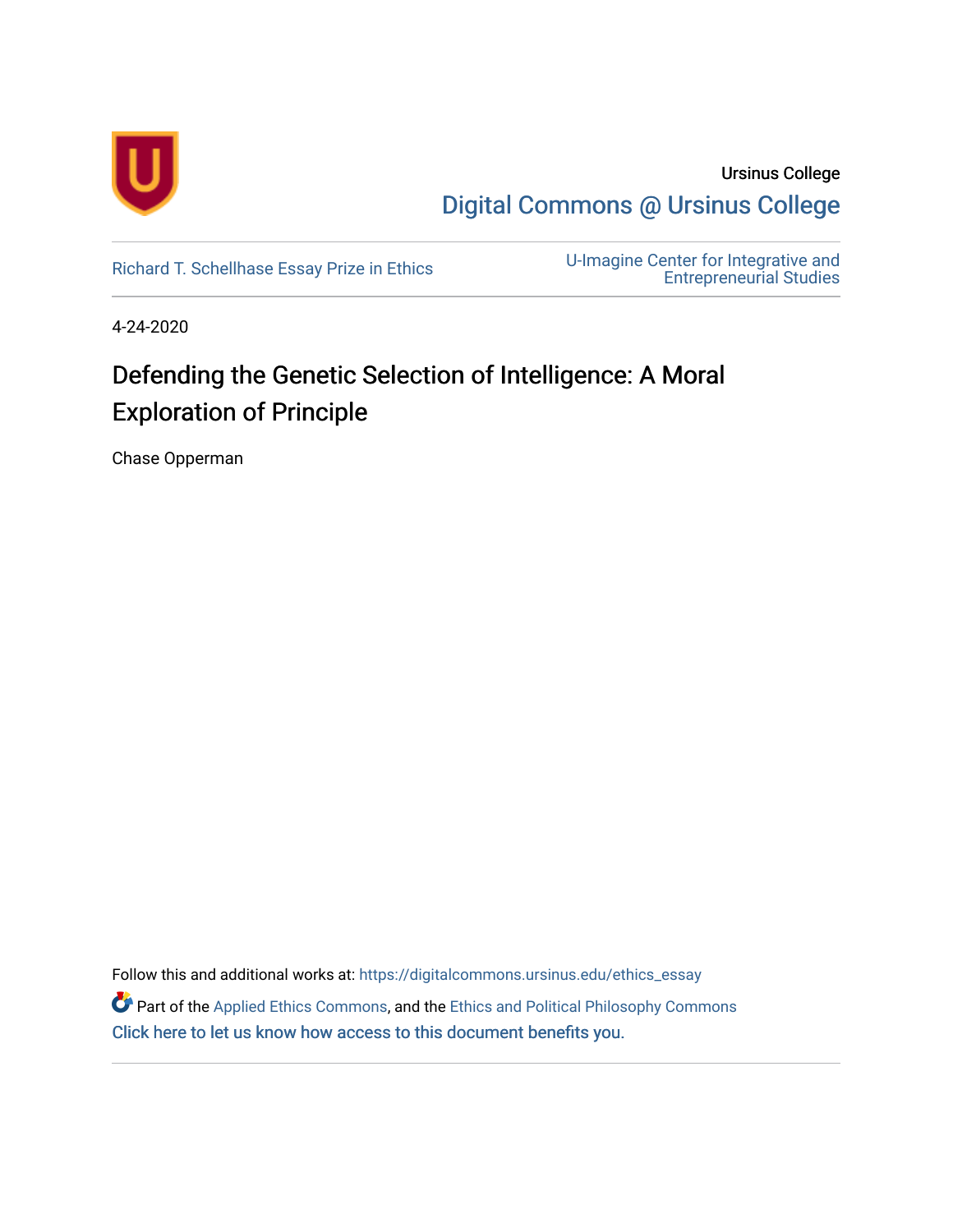Defending the Genetic Selection of Intelligence: A Moral Exploration of Principle

Chase Opperman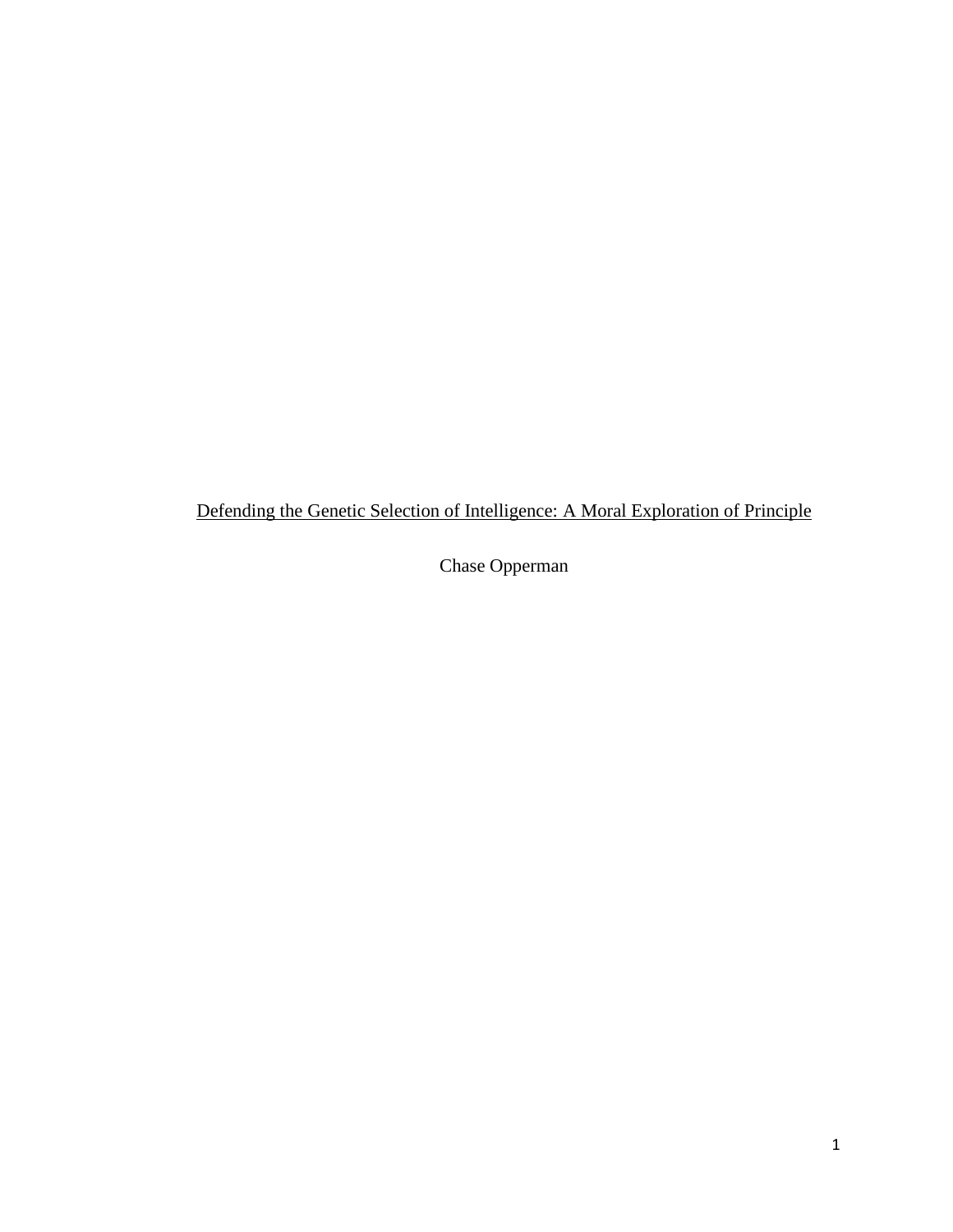#### **Abstract**

This paper assumes a basic understanding of Aristotelian philosophy, but that which I draw from is both explicated and articulated in the paper in a way which makes the philosophy salient. One can look to Book II of The Nicomachean Ethics, the edition to which I referred is listed in the works cited, to further their understanding of the philosophy from which I am drawing, but to do so is not necessary. In what follows, I wrestle with the ethical issues related to the subject of the genetic selection of intelligence, both in its positive and negative forms, and offer a defense of the procedure through developing my argument with the following themes: Science and Virtue, Abortion, and Selection. It is these three themes upon which I establish my argument, hence the paper being organized and divided in such a manner. I begin by appealing to the purpose of selection, assuming that the science behind the procedure is without flaw and accessibility to not be an issue, while drawing from an Aristotelian philosophical understanding of humanness, virtue, and excellence. I follow this by addressing the potential of negative selection to allow for abortion, given certain information, and offer a view which provides a moral justification for abortion. To finish, I discuss selection itself, and utilize what previous argumentation I have articulated in the prior sections to solidify my claim on the matter of the selection of intelligence: We, as humanity, ought to move forward with these procedures on a universal level such that we increase the standard of intelligence and, by direct consequence, increase the general capacity for virtue of the human population as a result, thus progressing humanity towards a higher standard of excellence.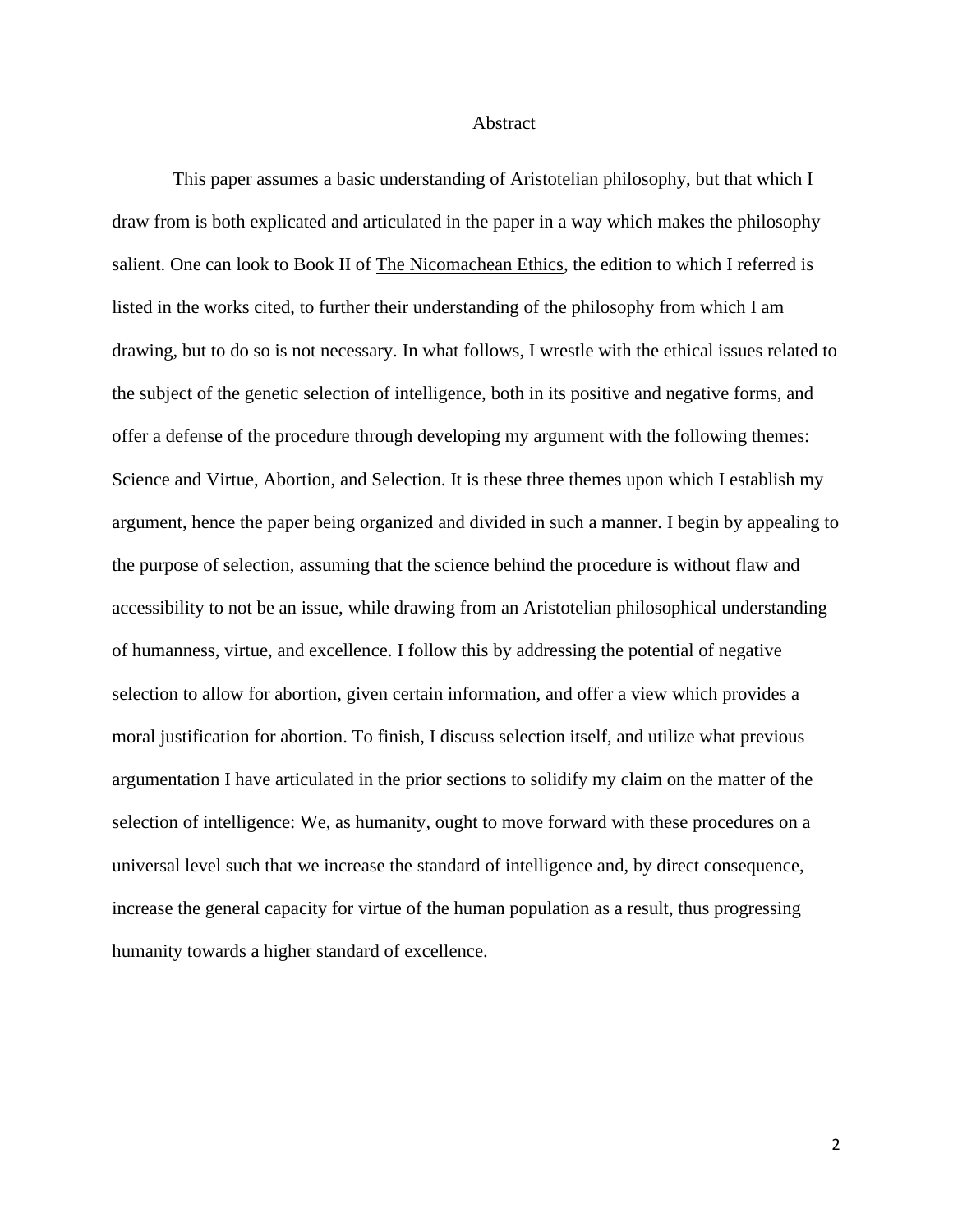#### On Science and Virtue

As modern science progresses, powerful technologies are becoming available to us. One such form of this new technology manifests itself in our ability to genetically modify human embryos. While gene editing may still be in development, we cannot preclude ourselves from discussing the extent to which we can endorse its use, as there still is merit in discussing the principle nature of the philosophy behind the procedure. Assuming the science behind the procedure of the genetic selection of intelligence to be perfect and there being no issues of accessibility, we are still left with a great deal to reason through pertaining to what parameters ought to define the selection process, in addition to the respective defenses for such parameters. For the sake of specific argumentation, I will be focusing my thoughts towards the subject of genetic alteration involving intelligence and nothing else, as a full account of many different traits is not possible within the limits of this paper. My aim is to defend the procedure of genetic selection for intelligence, given the previously articulated stipulations, on the grounds that the procedure is not inherently immoral and, in fact, develops humanity towards a generally more virtuous and excellent standard.

To apply this to the discussion of selecting traits within unborn children, we wish our children to have, at the very least, more ideal (good) characteristics than less ideal ones. To begin, it is crucial to articulate what selection is before delving into whether it is immoral. Selection can be either positive or negative: where they differ is in the desire for inclusion or exclusion of certain characteristics, respectively. In other words, positive selection attempts to identify desirable traits in an effort to work towards realizing them; whereas negative selection attempts to identify undesirable traits in an effort to work towards eliminating the possibility for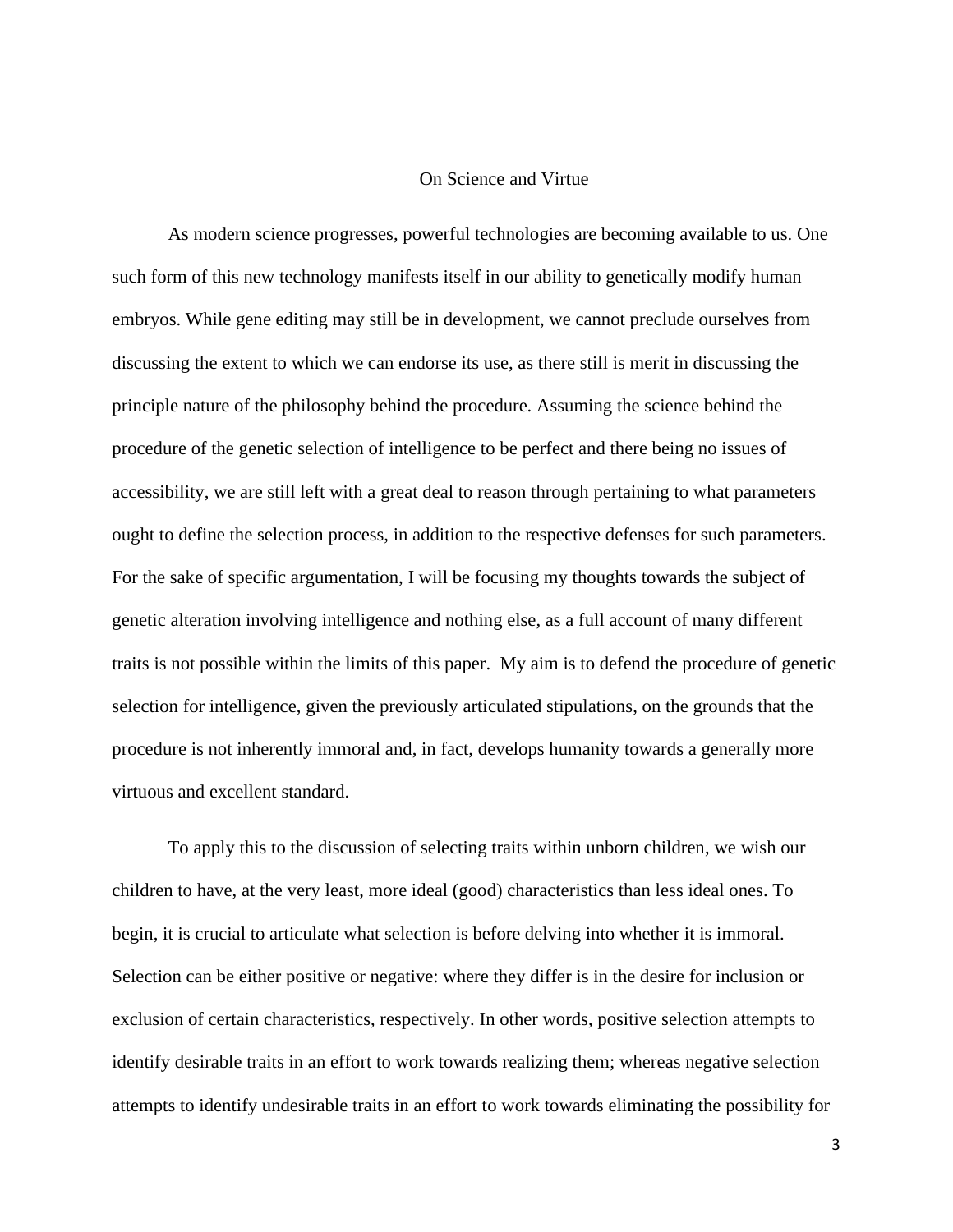them to be realized. As illustrated, both involve very different methodologies as to how we go about selecting for the ideal; but implicit in the attempt to establish such an ideal is the need to know what constitutes human nature and what goods we ought to enhance such that we may develop human nature.

Putting the discussion of selection aside, for the moment: Aristotle believed that human nature is an ideal which the prudent and virtuous human cultivates herself into exemplifying, and the crucial catalyst necessary for this cultivation is found in a habitually prudent character. Human nature exists on a spectrum with the vicious human at its poles and virtuous human carefully placed in the middle. Some humans may lie at varying points along this spectrum, but no one will ever be born as a virtuous human being without first cultivating their disposition towards virtue. To be virtuous is not something which he thought to be an innate characteristic of all people. Virtue is the result of a journey of transforming the incomplete self and realizing the goodness of human nature by acquiring a virtuous disposition. This implies that to be born is not sufficient to be an excellent or fully fulfilled human, and while this understanding of human nature may be an ancient claim, it can be said that the goodness of one's character combined with a certain kind of disposition can constitute a particularly good kind of person; a kind of person who would represent the ideal, even today, of what it means to be a virtuous human being.

Aristotle understood the notion of virtue through moral excellence existing as a moderation between two vices and says so in the following excerpt from Book II of The Nicomachean Ethics: "Virtue, then is a state of character concerned with choice, lying in a mean, i.e. the mean relative to us, this being determined by reason, and by that reason by which the man of practical wisdom would determine it."(Page 31, 1107a, lines 1-5). The human being, as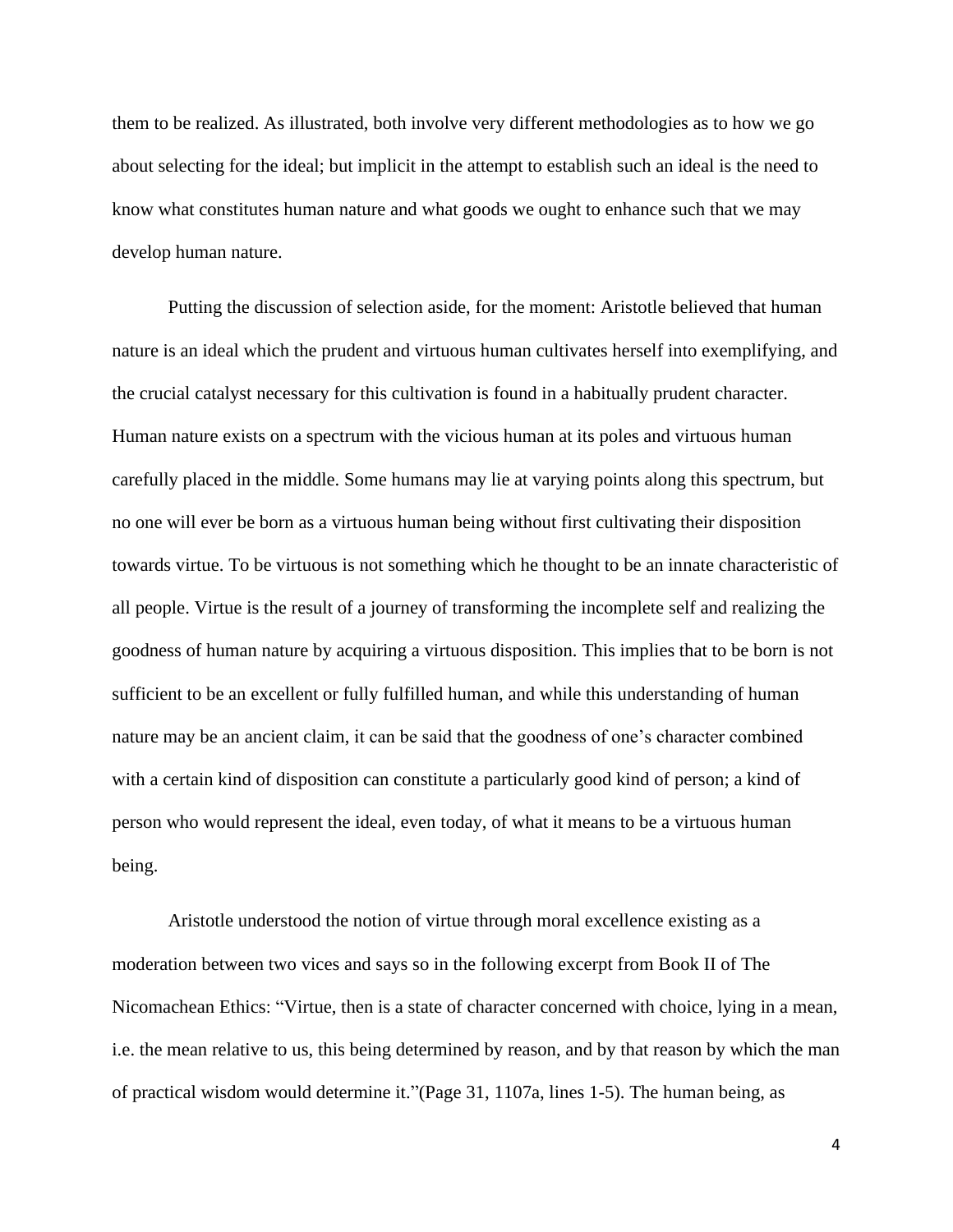understood according to biology, is imperfect and is needing of some sustenance, some nurturing function to give rise to the fulfillment we all seek in realizing our most excellent human form. Therefore, the humanness we associate with our being an excellent human is manifested through virtue, as the capacity for virtue is the contingent factor in determining the degree to which one can realize their excellent humanness beyond what minimal to average standard can be achieved by our common biology. Virtue is the cornerstone through which dispositional tendencies promote good human qualities that, through practice and habit, temper, harden, and forge humans into the beautiful and morally excellent beings most humans have the potential to become.

To understand the ideal or virtuous human as such necessitates a judgment with regard to what good human qualities are. It is clear that we do not have a universally agreed upon notion as to what the perfect embodiment of human virtue is. However, I would argue that there are some qualities which do well in promoting, exemplifying, or are necessary for virtue across most, if not all, interpretations. One such example is intelligence, which is widely regarded as an instrumental component of virtuous human functioning; functioning which can very easily define the excellent human as such due to their superior reasoning and problem-solving ability. The peak of human excellence is often regarded as one which involves the use of one's intellect and reason to his or her utmost, hence it being virtuous. Note the previous excerpt from Aristotle, who himself states that the "practical wisdom" determines the virtuous; and the beings to whom this principle becomes salient can, therefore, *be no less practical or wise* in order to be truly virtuous. It is for this reason that, for the sake of this essay, I will use intellectual capacity as a good characteristic in terms of which human virtue is defined. This is because an increased capacity for intelligence can lead to an increased capacity for virtue, making it something which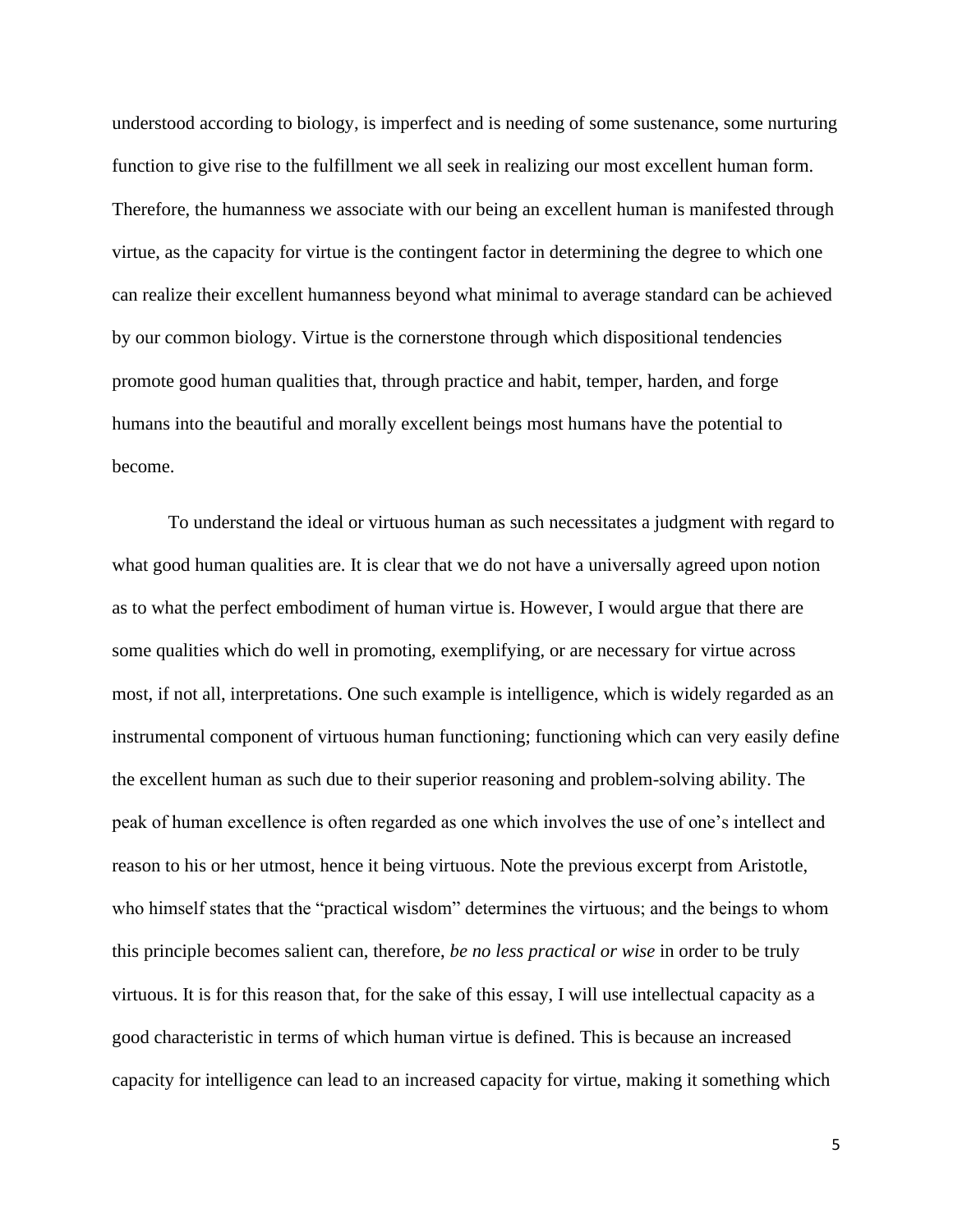would likely be selected as a trait of value when determining what characteristics our unborn children ought to have.

However, it is not so easy to endorse the practice of selecting for intelligence without first grappling with some of the controversies which surround it. One such example of these controversies is abortion, which will need to be addressed given the potential for one to select against beings who are genetically predisposed to lower levels of intelligence. In what follows, I articulate my standing on the matter.

### On Abortion

First, it is important to note that the ethics of abortion are extensive and cannot be done proper justice within the limits of this paper. Thus, I will briefly offer an argument for a moral justification of abortion. I will be leaving the practical and religious arguments pertaining to abortion aside for the sake of focusing on a strictly secular and moral argument, as doing so addresses a stronger and more principle-based argument for the defense of the practice. In what follows, I will argue that abortion is ethically permissible by articulating that, first, there is a critical difference in the kind of moral beings a mother and her unborn child are; and second, that the mother is entitled to certain activities, given her individual autonomy inherent in her being a moral agent, which overrides the unborn child's differing moral status.

To begin, I think that it is important to note that abortion, and moral arguments which support it, are grounded in the principle that the life of an adult human being is different than the life of an embryo which will eventually assume the form of a human, if born. To illustrate this moral distinction, one could think of a situation where one adult human kills another adult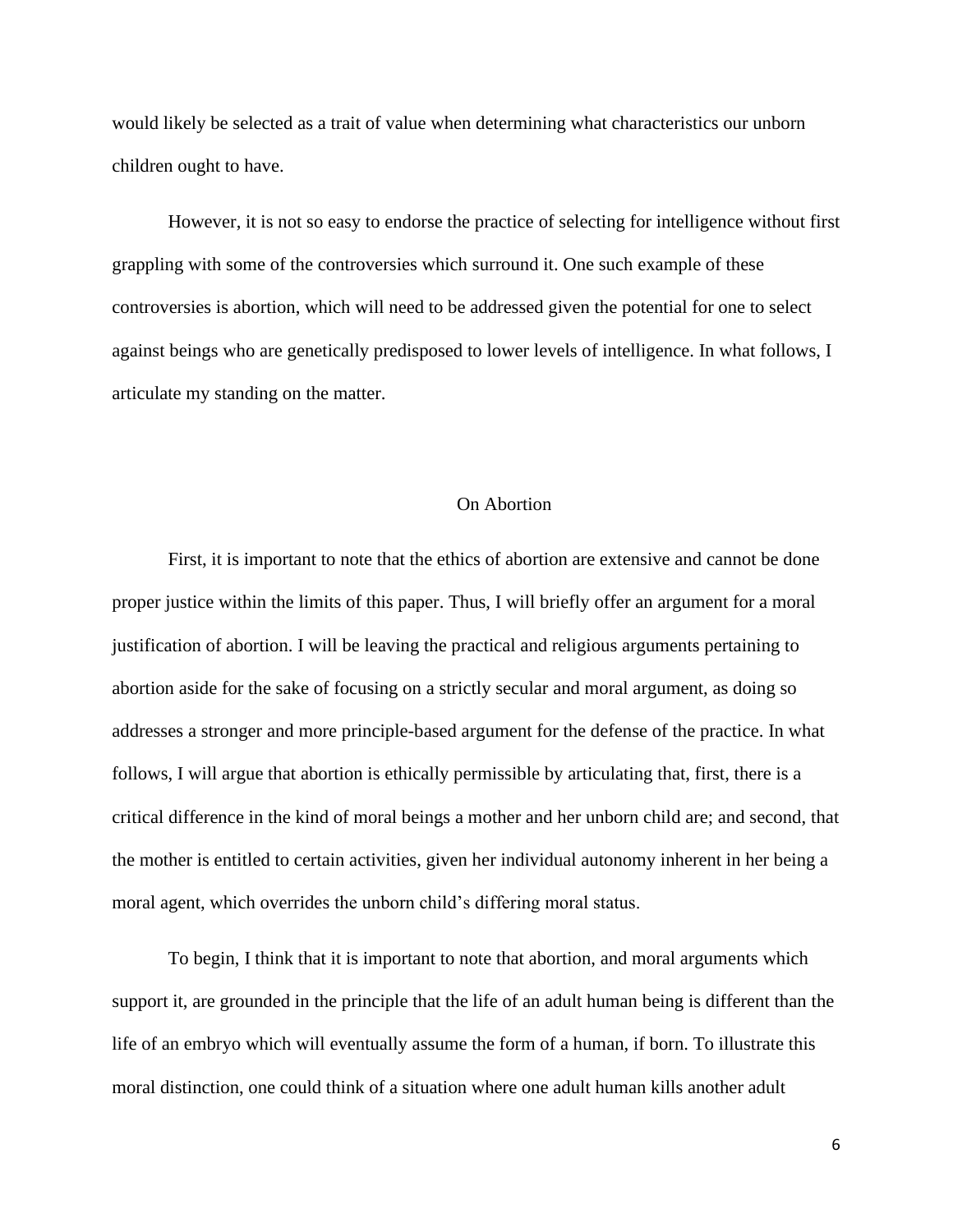human. Murder is considered the moral atrocity that it is because it involves the intentional destruction of the life of a moral being, the notion of which will be fleshed out later, by another moral being. And while I understand that the legal realm is not a clear and definitive representation of the moral world, this example does justice for the moral understanding of murder being wrong. On the other hand, if one were to regard the single-cell human zygote to be the same kind of being, with the same kind of life, and with the same moral entitlements as an adult human, then reason follows that abortion is indisputably murder. Thus, the moral appeal to support abortion necessarily involves a diminished notion of life inherent in the zygote relative to that of the adult human; there must be a characteristic difference between the life of the first cell created at conception and the life of an adult human.

Beings who have a capacity for rationality, empathy, and a sense for right and wrong belong to a category of moral responsibility specific to moral agents. These beings are commonly understood as the recipients, enforcers, and stakeholders in the moral realm of responsibility. This means that the moral agent belongs, by obligation, due to the fact that morality is universal in its application of those to whom it is relevant, to a collective normative understanding of right and wrong. Humans, notably, are an example of these moral agents, normally. However, there are some people who assume the form of something else; these are people who do not participate in the normative moral world in the way that most moral agents do. The reason why there are beings who do not participate in the realm of the moral is that they are lacking one or more of the qualities which are necessary to be a moral agent: reason, a sense of right and wrong, and empathy. As is the case with unborn children, they are not themselves moral agents due to their lacking the necessary characteristics inherent in a moral agent. However, considering that if they were to grow up to be adults, who usually yield these three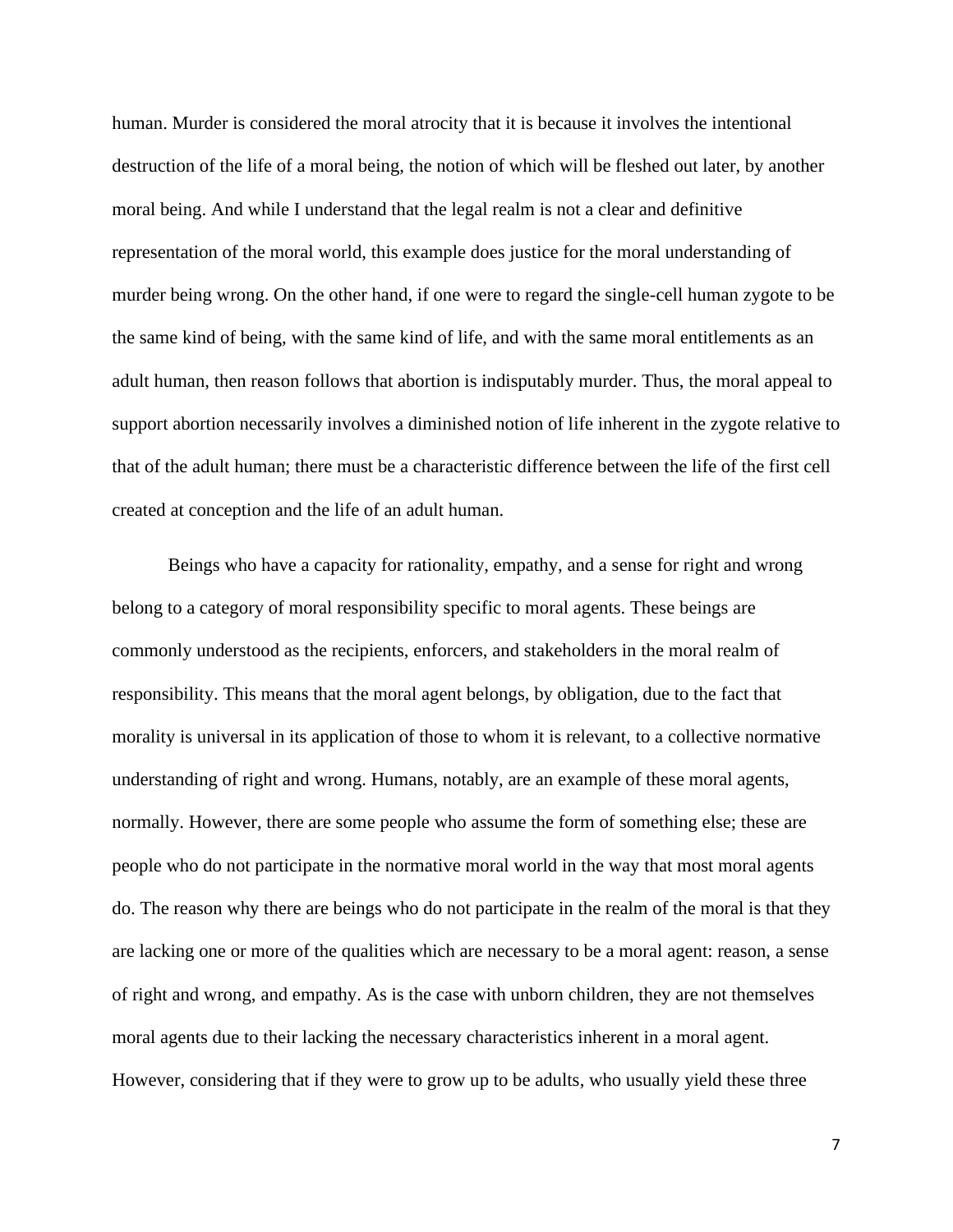characteristics necessary for being considered moral agents, then it would make sense that they belong in a distinct category of the moral order, but in a way which is separate from the *normal* moral realm; one specific for morally recipient beings

Morality is a product of human reasoning. It is an order meant to describe the goodness and badness of the things which are done by and constitute moral agents and construct a notion of how to go about our interpersonal, and intrapersonal, relationships. However, it is not sufficient to say that one must be a moral agent to be subject to moral rulings. While it remains true that unborn children are not moral agents, they too are subject to moral regulation; they are something more akin to, what I am going to call, morally recipient beings. Contrary to moral agents, who both receive protection from and are held accountable for moral rulings, moral recipients only receive protection from the moral normative which guides humanity. This is because we commonly recognize unborn children to be beings of great worth and afford them many protections as a result, despite their being of a different moral standing than that of an adult human being. Notably, we do not do this for all kinds of beings: humans do not bat an eye at the loss of bacterial life, nor would they shed a tear for the abortion of a rat zygote. The degree to which our moral sanctions extend themselves is only as far as our own kind, so it would seem, because the same affordances we give to our unborn children seem to be vastly contradictory to those other non-moral agents who will never become human beings.

Such practices of protection are potentially provocative and necessitate reason as to why our unborn children are so heavily protected by moral sanction, especially considering that some individuals have claimed that all unborn children are entitled to life, regardless of the circumstances surrounding their conception. These individuals think that the principle of a being who shall potentially give rise to a moral agent seems to be sufficient to afford certain moral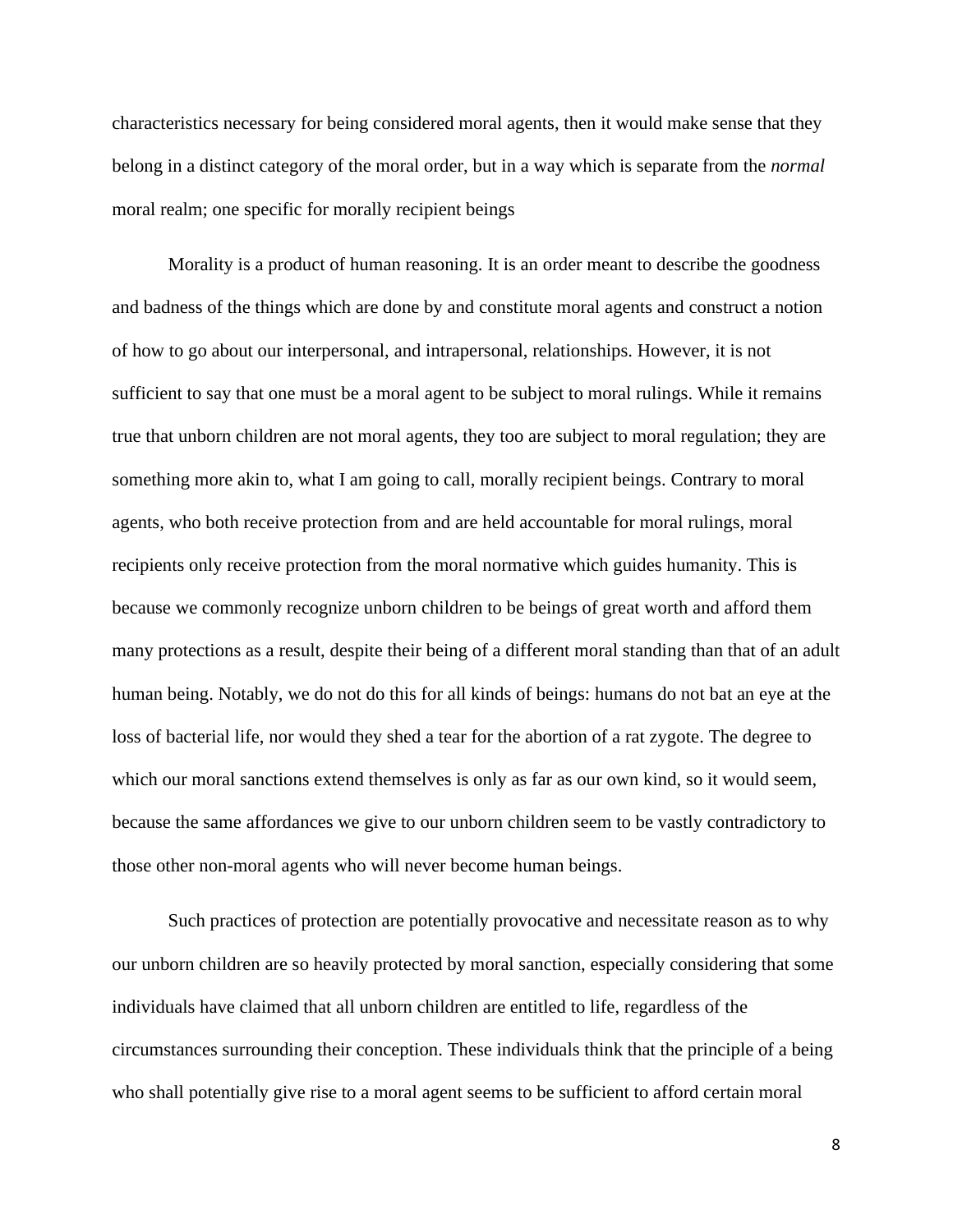parameters when dealing with unborn children. However, it seems that because moral agents participate in the moral order in a multilayered way which involves them both being held accountable for and protected by moral normative notions, the moral weight of moral agents is significantly stronger than the moral weight of beings who are but moral recipients. This is because moral recipients only benefit from the protection of the moral order and cannot be held accountable by it due to them not being moral agents. This difference in strength manifests itself as a result of the moral recipient not being a contributor to the moral order, in the sense that they are not yet moral agents, thus making clear the difference between the type of life inherent in the unborn child and the adult human.

Assuming that the mother is a moral agent and abides by moral reason, this difference in moral weight between these two kinds of beings gives the mother the right to choose whether or not to abort the child by virtue of the mother being a moral agent over the zygote's right to potentially assume the form of a moral agent, as they are currently only a moral recipient (this claim does not apply to children who are already born and will be explained later on). The individual autonomy inherent in the mother being a moral agent must be upheld if the moral order humanity subscribes to has any merit, meaning that the mother is morally entitled to choose if her child is going to be born, given moral reasoning. It is on these grounds that I will further articulate my main point of this work in claiming that the mother, given certain information pertaining to her child during the early stages of its development in the womb, is morally justified in aborting that child. Specifically, if she should be given information pertaining to that child's condition which shows that the child is severely mentally impaired/disabled, she is morally justified in choosing to abort the child.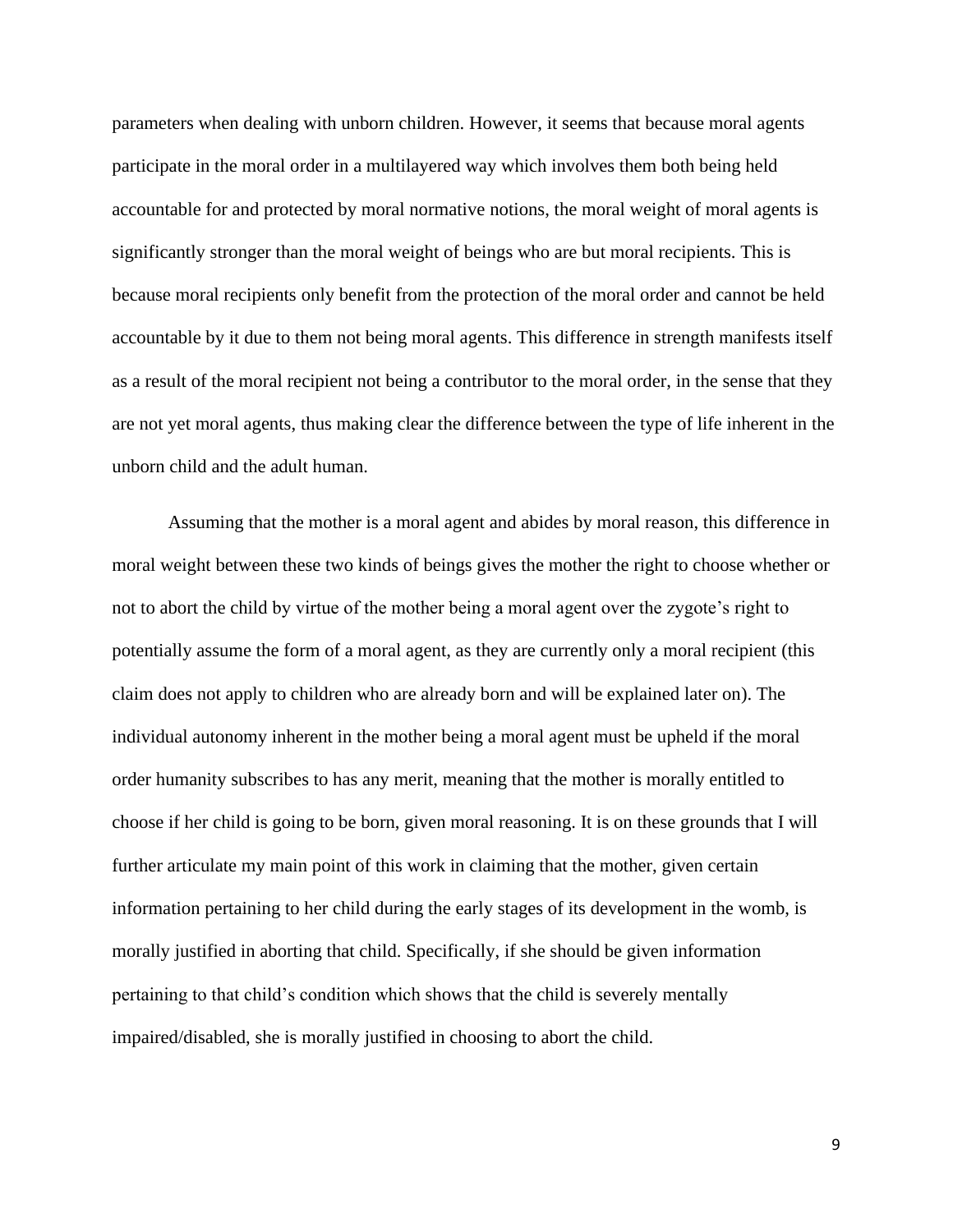Now, given the previous argumentation pertaining to the difference between moral agents and moral recipients, it is important to wrestle with the fact that children who are born are also not moral agents. For the same reasons that a human zygote possesses the title of moral recipient, so too does the child, as a result of their lack reason, in addition to the lack of other factors necessary to be a moral agent. Therefore, it necessary to articulate the difference between these kinds of beings (zygote and a human child who has been born) as to not promote infanticide. It becomes morally problematic when distinguishing types of life, as those who do not have the potential to participate with, in addition to being protected by, the moral order can fall to the wayside if we are not deliberate and careful. Children who are born are entitled to certain protections, and they ought to be protected by the moral order, even though they are not able to fully participate in the capacity which morality necessitates.

The differences between a child who has been born and one who has not yet been born is not the fact that their agency is different. Rather, it is that the child who has been born exists entirely as its own being, independent of whatever biological support is necessary for the existence of a child who is not yet born. This difference in dependency manifests itself as the following: a human zygote existing inside of the mother, who is entirely dependent on the mother for its existence, gives the mother agency in her deciding whether to realize the pregnancy and give birth to the baby or to abort. In the case of the child being already born, the mother may not terminate the life of the child, as a result of it being something which exists independently of herself. The extent to which the mother can act to remove herself from her parental role, at this point, after the child is born, manifests itself as a voluntary relinquishment of parental rights. This occurs when she decides, of their own free will, that she would like to terminate their parental relationship with her child.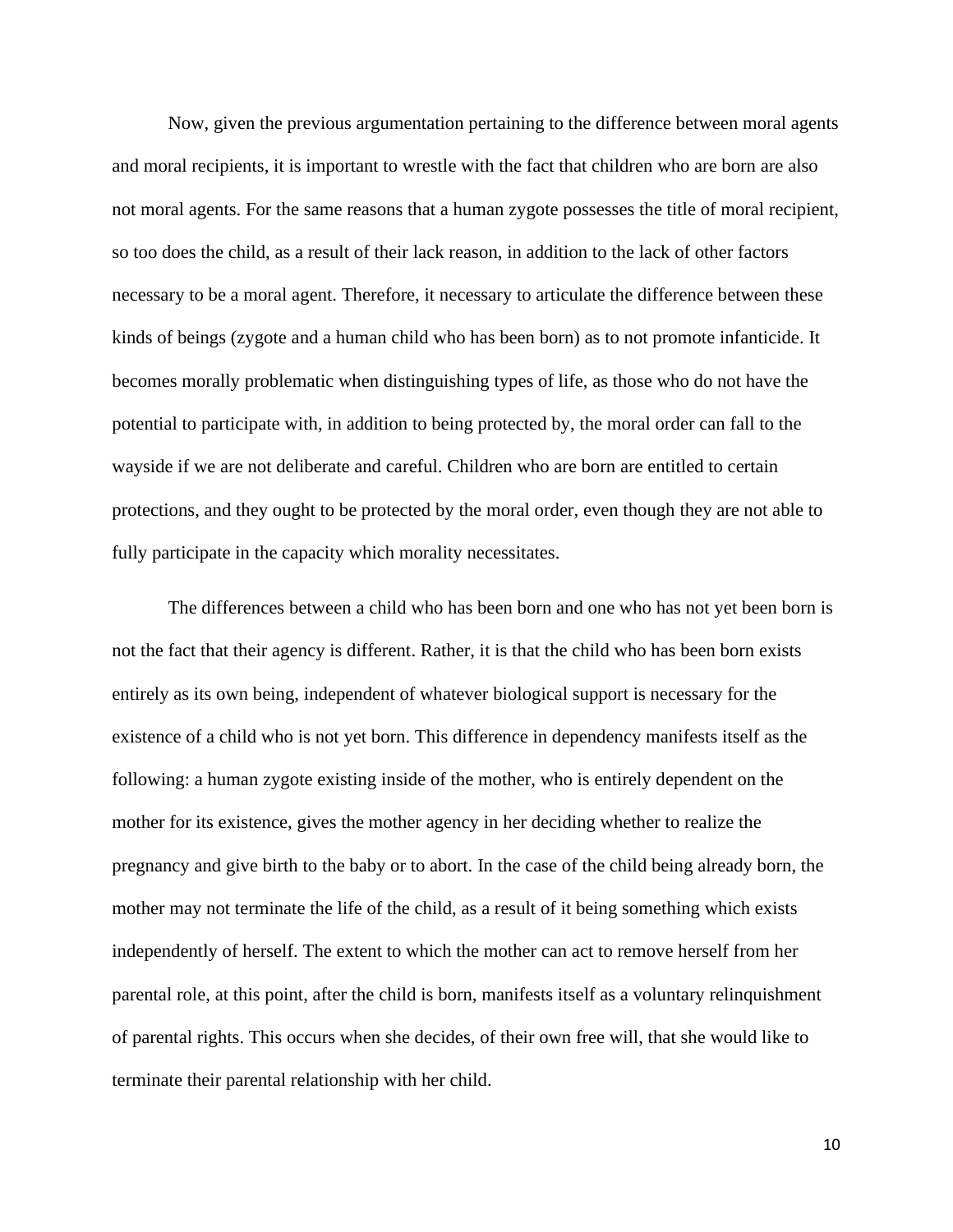The physical individuality resulting from child's being born endows it with the rights and privileges which we associate with all biological humans. Our endowment of moral protection onto this type of being gives the same moral sanctions which apply to all moral agents (and recipients) such that children are given the same rights as everyone else, despite being but moral recipients. Notably, their autonomy is not solidified as a result of their not being a fully-fledged moral agent. Thus, a guardian is appointed to them (usually the parent) to protect their right to have their best interests taken into consideration, and to have decisions made on their behalf to realize these best interests. Thus, one cannot terminate the life of the child, once it is born, because such termination is not in the child's best self-interest. If the mother does not want the baby, and she has already given birth to it, she is not obligated to keep it but there are moral responsibilities which are tied to the care of that child, as a result of its lack of agency, until it is able to do so for itself. Thus, she is morally obligated, once it is born, to act as this guardian for the child's best interests or turn the custody of the child over to an agent who will act as this guardian. Yet, until that child is born, and while it exists as an extension of the mother, the mother is morally justified to determine if the child is to be born or not, due to a combination of their differing moral statuses and the direct dependency the child has on her.

## On selection

In what follows, I return to the discussion of selection (both in its positive and its negative forms) given the previously stated arguments: to reiterate, positive selection, in the case of unborn children, requires knowing what a desirable trait would be and then working towards finding ways to implant that trait in the child, as demonstrated with gene editing. And, assuming the science of genetic alteration within unborn children, or even fully-grown adults if such a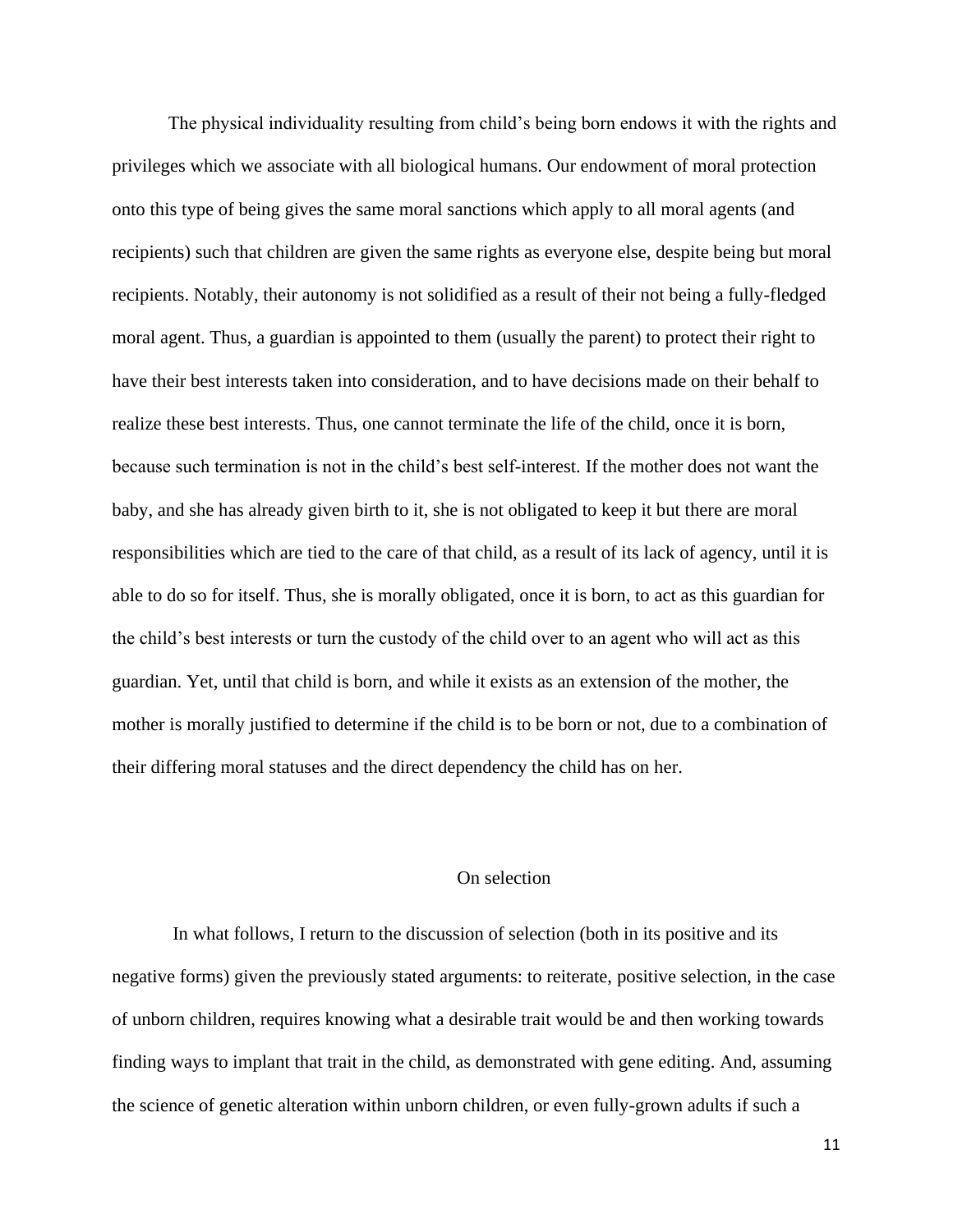thing were possible and effective, to be without flaw and accessibility to not be an issue, my claim is that positive selection for intelligence is morally acceptable, and even good, because is propagates more potentially virtuous and excellent people.

There are many arguments which have been offered in opposition to the use of positive selection. One of the more common arguments used by those who refute positive selection of intelligence manifests itself in the following manner: the presence of so many intelligent people, as a result of gene editing, would detract from the normative notion of human intellectual excellence. This is to say that the universal enhancement of our children's intelligence would compromise the achievements of authentic human intellect as a consequence. Reason follows that, because so few possess this heightened level of intelligence as a result of the natural genetic lottery which takes place at conception, the majesty of excellent achievement derived from such intelligence is dramatically increased. One may argue that we should preserve the authentic human so that we maintain these few people who are so especially gifted, but who are still subject to the random and natural genetic lottery, as it makes their achievement more special. Their merit would be derived from the fact that they are revered, in part, due to their especially rare gift which produces equally rare and incredible achievement.

While I understand the sentiments of those who support maintaining authentic human intelligence, this argument of authenticity is one which I believe to be unfounded. If we knew the science to be perfect and accessibility were not an issue, there seems to be no reason why we should not select genes which increase our children's capacity for intelligence. All can benefit from being more intelligent with this enhancement. It seems illogical to not wish for the gap between those excellent few and the rest of the population to be lessened. If more people had higher capacities for intelligence, more people would be potentially virtuous. There is nothing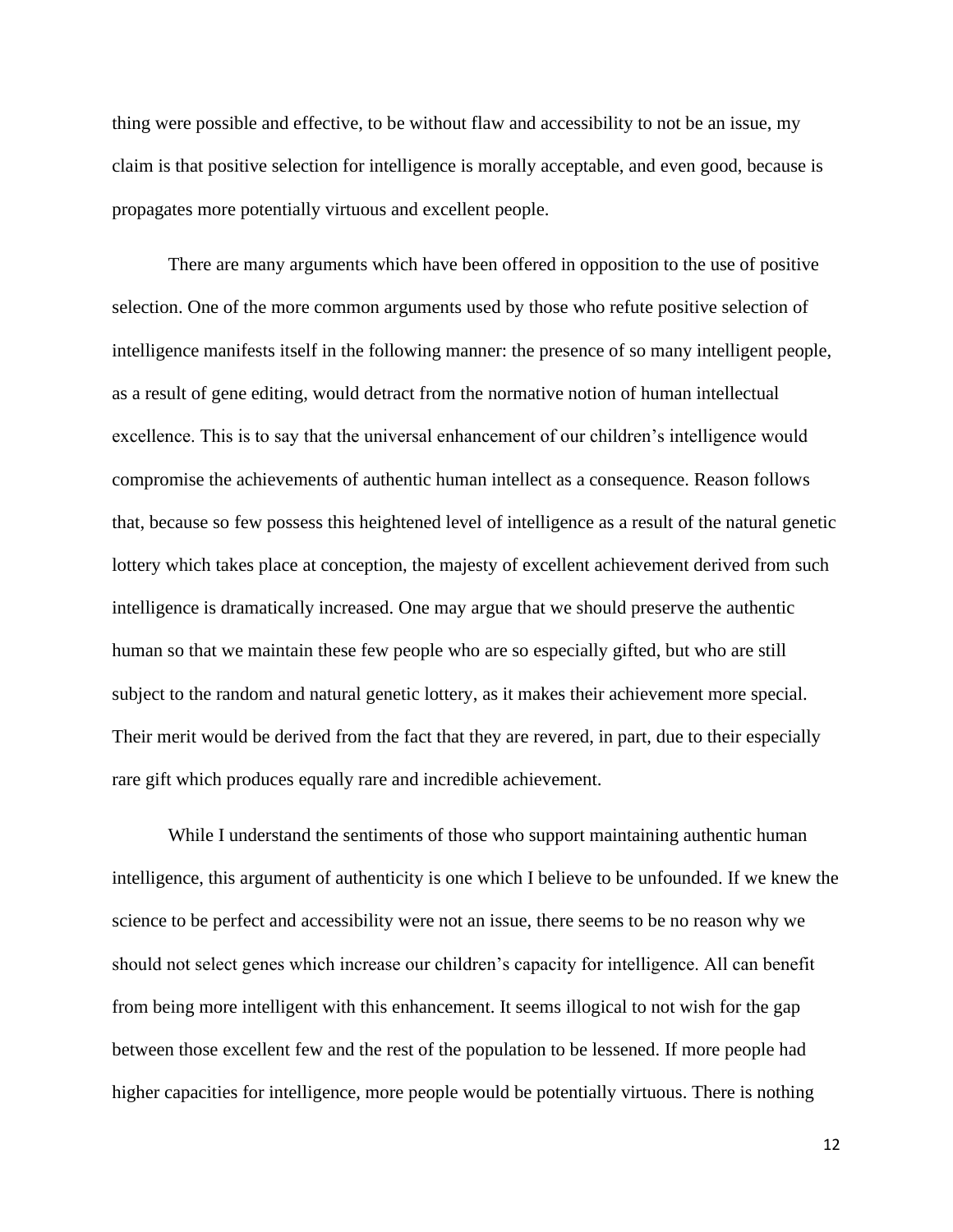inherently good about the natural condition of the human. Thus, if we were to make ourselves better by increasing our capacity to live good lives, by being more potentially virtuous, then there is no reason not to positively select for intelligence. The notion of authenticity is one which is heavily outweighed by the egalitarian good which can result from this procedure, which would result in a general increase the of standard of what it means to be a good human being.

With respect to negative selection, we struggle with a more difficult framework, morally speaking. Negative selection works off of a standard of normalcy whereby we recognize a trait which may be considered debilitating or in some way negative; then, after this is established, we work towards the removal of such a trait, as demonstrated with preimplantation genetic diagnosis in unborn children. Use of this technology manifests itself in determining if a fetus has a certain negative condition, like severe learning disabilities or incredibly low capacities for intelligence, and then using this knowledge to make decisions about whether or not to abort the unborn child. There are many who would argue against this treatment due to it being one which establishes a notion of who is worthy of life and who is not, a notion which is seemingly unjust; our knee-jerk reaction to the very idea is to stand up and cry out in moral protest. It is clear that such screenings for negative qualities is rather ambiguous, with respect to the extent to which one may be dissatisfied with certain traits, and many would regard such practices to be a slippery slope down into the morally dark pit of eugenics. There is, however, another side to this argument.

I am of the belief that this technology, while it is dangerous if allowed to go beyond the immediate examination of the fetus' intellectual capacities, is morally permissible in this specific circumstance. Given the previous argumentation about the differing moral statuses between the mother and the unborn child, in addition to the mother being the sole contributor to the existence of the child, it is the right of the mother to make an informed decision as to whether or not she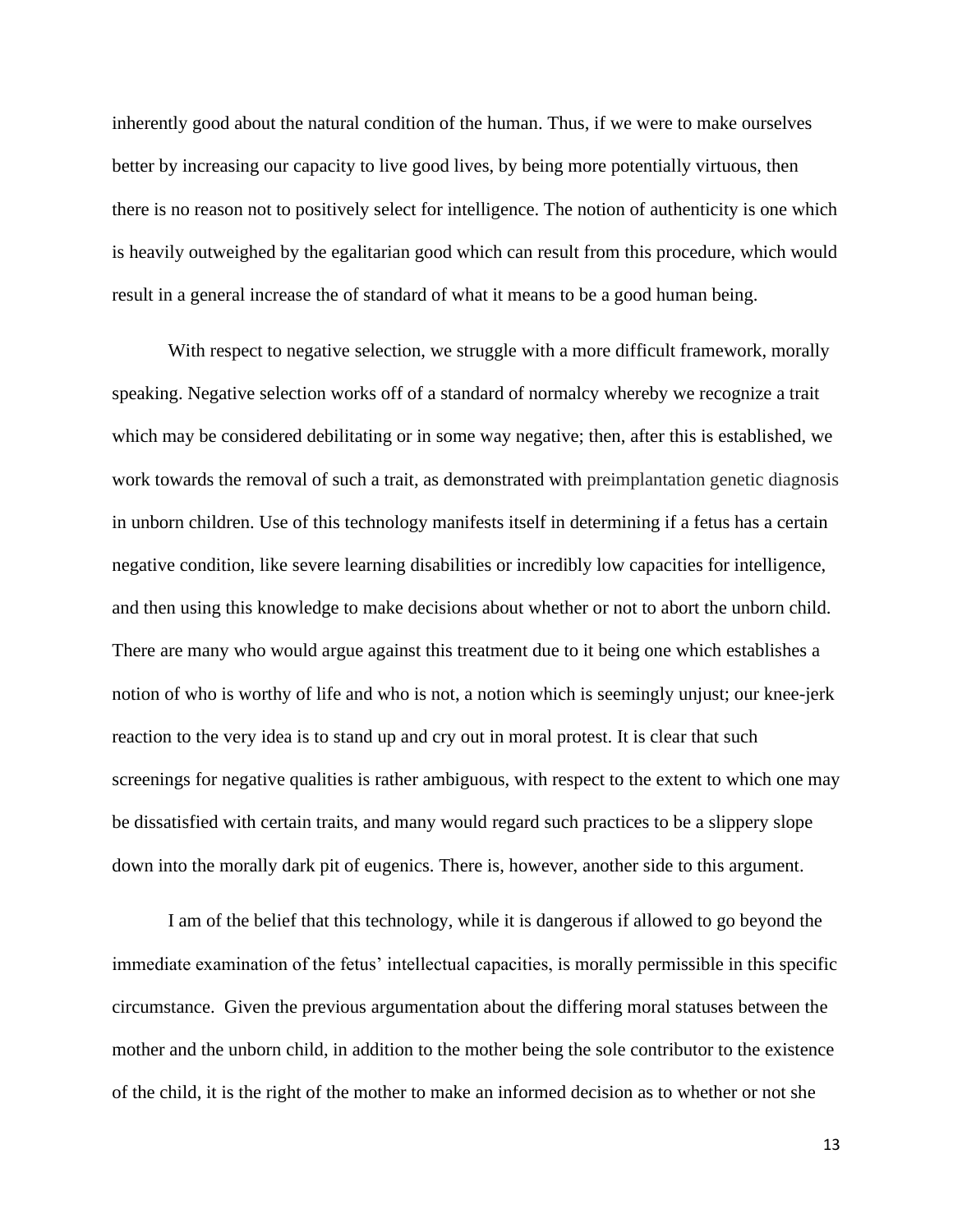wishes to birth a child given certain information pertaining to a severe lack of intellectual ability. People who are born with intellectually debilitating conditions are challenging to rear and will often live incredibly difficult and dependent lives. Consider a fetus who has been screened to have a severe intellectual disability and who will most likely require constant aid for their whole life as a result. If there is a defect in the ability for the fetus to experience a fully human existence, due to a severely decreased capacity for intelligence as in the case of certain genetic diseases such as fragile X syndrome, I claim that the mother would be justified in her choosing to abort the child. This is because of the fact that the quality of life which would be available to this child would be limited and crippled by their lack of virtuous advantage.

During a consensual decision, on the part of prospective parents, to have a child, they do not have in mind a child who is severely intellectually disabled, as such a condition is contrary to their notion of humanness. Very few parents wish to bear a child with such a condition, by virtue of such conditions being something which obstructs that child from having the most means and potential to realize virtuous fulfilment. Furthermore, the quality of life inherent in such a debilitated existence is limiting for the child. There are many children with such impairing intellectual disabilities which necessitate that they be institutionalized as a result of their being so difficult to care for. Most parents wish their children to have best possible life, to do more good things than less, and to have good things happen to them as a result. But, the severely intellectually disabled struggle to attain even average successes. It is by this logic that a mother is justified to negatively select against intellectually debilitating conditions.

In articulating both positive and negative selection, it becomes evident that to participate in selective methodology is more moral then leaving unborn children to fate's random genetic lottery. The notion of chance is something which people, in seemingly ironic fashion, act in favor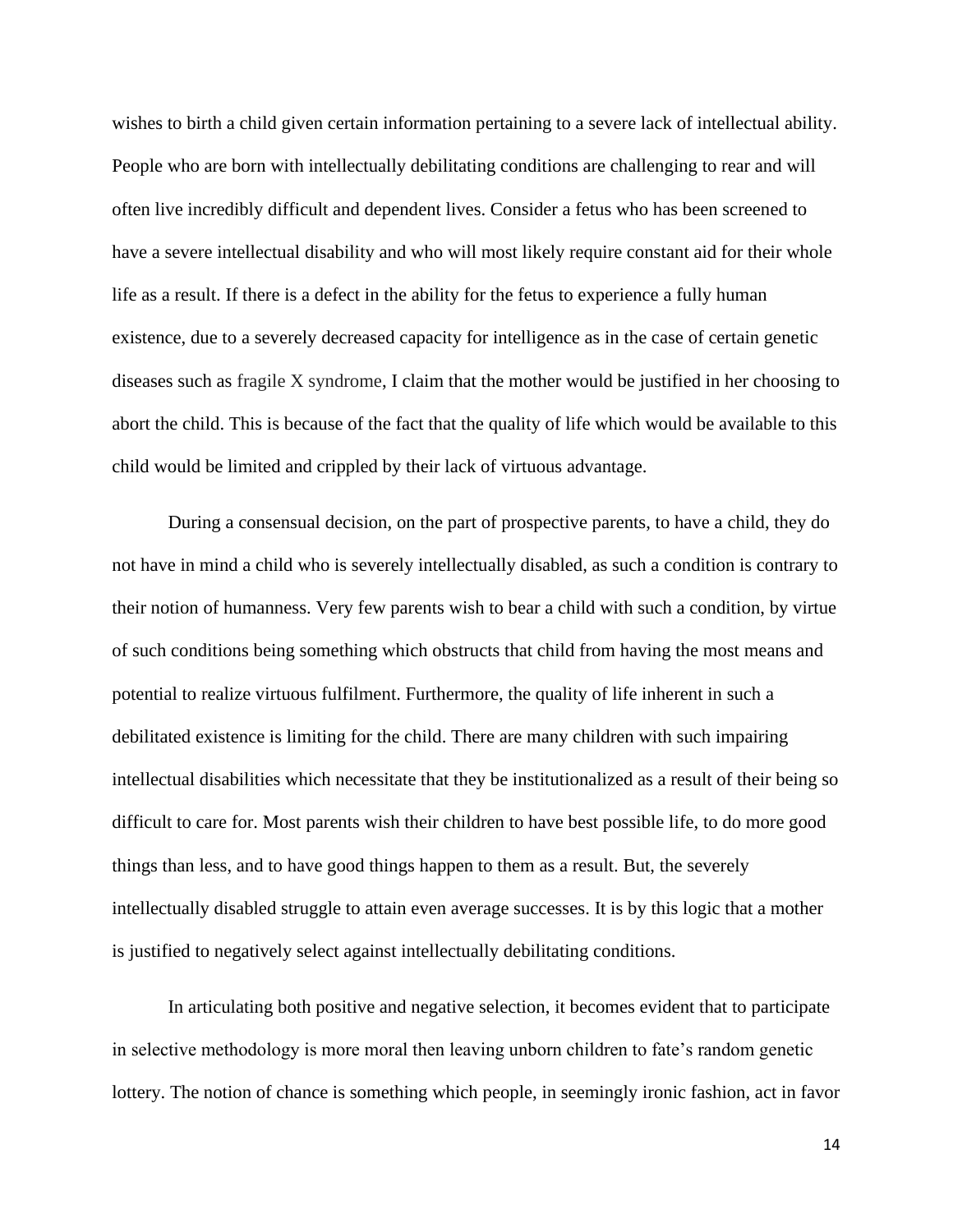of, especially with respect to the topic of genetic enhancement. I say ironic because of the fact that advancements in science are entirely devoted to establishing control, and are geared towards eliminating the randomness of life, as to reduce the negative consequences associated with these random occurrences (like genetic diseases). Considering that scientific advancements are instrumental in increasing the baseline of human capacities on a universal level, it seems counterintuitive to oppose science, in this case, for the sake of maintaining genetic randomness. For example: one cannot rightly on the one hand, be in support of the vaccines for the sake of reducing the odds (random chance) of one suffering from a serious disease; and on the other hand, reject the validity of genetic selection by virtue of believing that more randomness is good. The justification for maintaining randomness is not sufficient to invalidate genetic selection because the process of selection is for promoting human goodness and excellence.

I agree that the preservation of genetic randomness is important, to an extent. However, it is very clear that the less fortunate outcomes which result from these genetic "throws of the dice" produce conditions which are debilitating; so debilitating that it seems morally appropriate to select against them. It makes one morally obligated to work towards the selection for higher intellectual capacities in their children, by virtue of their potential for excellence to increase as a result. Those who refute these selection-based enhancements put their children at a disadvantage and dispose their unborn children to the risk of a life of lesser quality for the weak argument of authenticity; there is no principle-based downside to the selection of intelligence other than the fact that we would be distancing ourselves from the notion of the authentic human by endorsing its use. After all, we have been distancing ourselves from our most authentic state for years with the use of countless technological advancements. It seems foolish to stop now considering we are, in fact, *progressing*, as is evidenced by our general increase in intellectual capacity.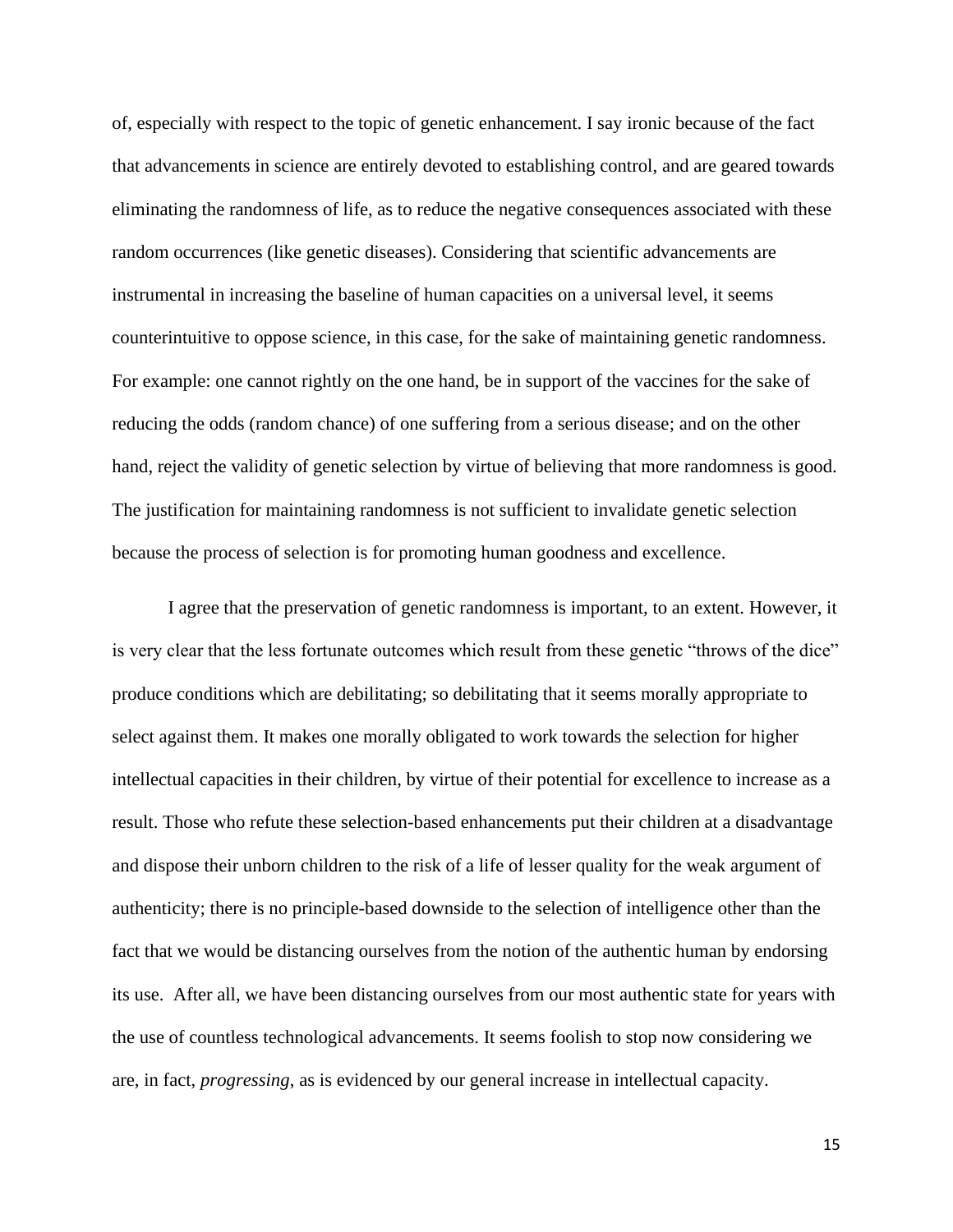I am not going to pretend that this argument is one which is easy to make. There are lifealtering choices which are involved. However, for the sake of bettering the generation of tomorrow, it makes sense to utilize selective methodology to increase the likelihood of a more meaningful human existence and to prevent certain types of obstacles, such as severe intellectual disability, which hamper such development from occurring. We have the right to be angry with the loss of life just as much as we have the right to be angry if a child were to be born with a severe intellectual disability out of random circumstance, which would assuredly impede them in their realizing their human potential to the same degree as one who did not suffer from a similar condition. Yet, implicit in that anger are questions: Why not work to eliminate those random unfortunate cases through negative genetic selection? Why not ensure, through positive selection, that all are equally predisposed to higher intellectual capacities so that they can have the potential for more excellent lives? Why not? Selection itself is not immoral. To willingly discredit the universal genetic enhancement of intelligence to maintain the random genetic lottery is immoral.